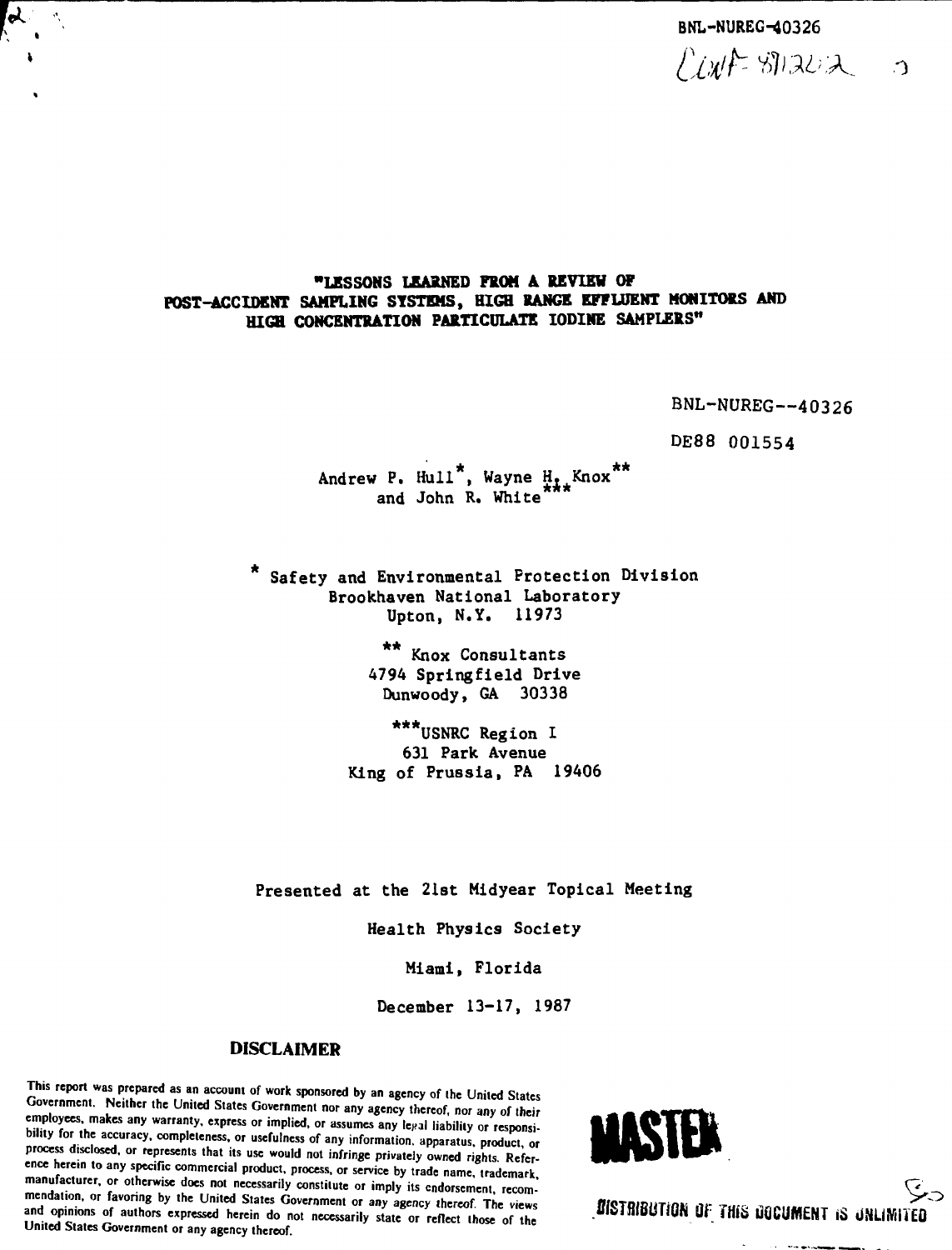# **"LESSONS LEARNED FROM A REVIEW OF POST-ACCIDENT SAMPLING SYSTEMS, HIGH RANGE EFFLUENT MONITORS AND HIGH CONCENTRATION PARTICULATE IODINE SAMPLERS"**

Andrew P. Hull<sup>\*</sup>, Wayne  $H_{LL}$ Knox<sup>\*\*</sup> and John W. White

Safety and Environmental Protection Division Brookhaven National Laboratory Upton, N.Y. 11973

> Knox Consultants 4794 Springfield Drive Dunwoody, GA 30338

\*\*\*USNRC Region I 631 Park Avenue King of Prussia, PA 19406

## ABSTRACT

Post-accident sampling systems (PASS), high range gaseous effluent monitors and sampling systems for particulates and iodine in high concentrations which were installed to meet the requirements of NUREG-0737 have been reviewed at twenty-one licensee sites in Region I of the U.S. Nuclear Regulatory Commission which includes fifteen BWR's and fourteen PWR's.

Although most of the installed PASS met the NUREG-0737 criteria, the highest operational readiness was found in on-line systems which were also used for routine sampling and analysis. The detectors used in the gaseous effluent monitors included external ion chambers, GM tubes, organic scintillators and Cd-Te solid state crystals. Although all were found acceptable, each had its own inherent limitations in the conversion of detector output to the time varying concentration of a post-accident mixture of noble gases.

None of the installed particulate and iodine samplers fully met all of the criteria of NUREG-0737. Their principal limitations included a lack of documentation showing that they could obtain a representative sample and that many of them would collect of an excessive amount of activity at the design criteria.

#### INTRODUCTION

The accident at Unit-2 of the Three Mile Island Nuclear Power Station (TMI) on March 28, 1979 disclosed numerous deficiencies in the capability to collect and analyze high activity samples of its primary coolant and containment atmosphere, as well as limitations in the dynamic range of its gaseous monitors and in the adequacy of its effluent sampling systems under post-accident conditions. These systems were typical of those employed at U.S. plants at the time of the accident.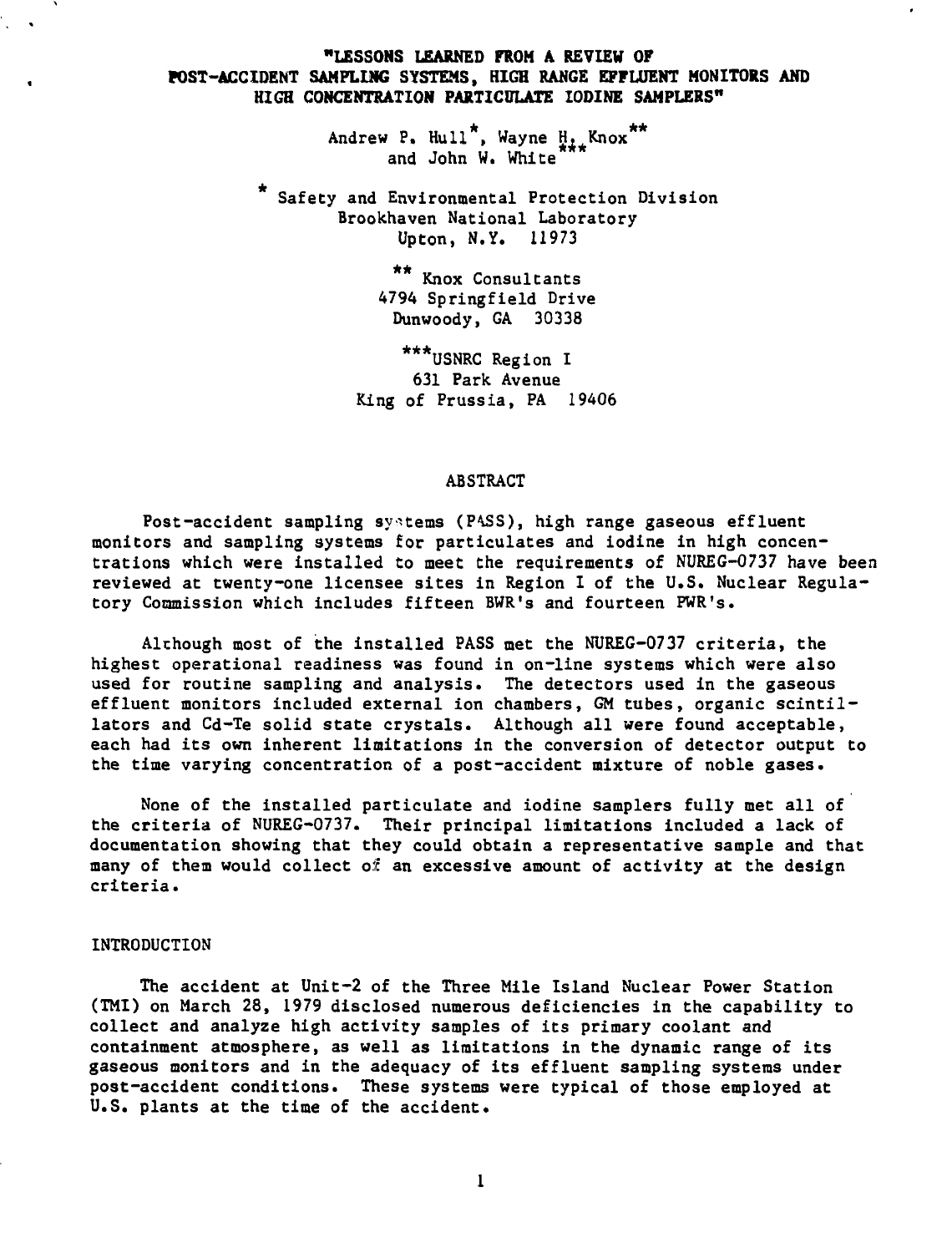**Subsequently, the U.S. Nuclear Regulatory Commission (NRC) issued shortterm corrective recommendations in report NUREG-0578 (1), which included measures for the improvement of post-accident sampling capability and for the extension of the operational ranges of radiation monitors. These recommendations were finalized for implementation in report, NUREG-0737 (2). Its specific requirement for Post Accident Sampling Capability were set forth in Item II.B. 3. Those for High-Range Noble Gas Effluent Monitors were set forth** in Item II.F.1, Attachment 1, and those for the Sampling and Analysis of High-**Range Radioiodine and Particulate Effluents in Gaseous Streams in Item II.F.I, Attachment 2.**

**An implementation deadline of January 1, 1982 was specified in NUREG-0737. Responsibility for post-implementation review of these systems was assigned to the NRC's regional offices. In mid-1983, Region I contracted with Brookhaven National Laboratory for technical assistance in their performance.**

**Starting in late 1983, on-site reviews were conducted at the rate of about one per month for the twenty-one licensee sites in Region I, which currently contain a total of twenty-nine reactors. They are located in five New England states: Maine, Vermont, Massachusetts, New Hampshire, Connecticut and New York, New Jersey, Pennsylvania and Maryland.**

#### **APPROACH**

**Prior to the on-site reviews, the individual elements needed to determine the state of operational readiness were identified using a Management Oversight and Risk Tree (MORT) which focused on the integrated ability of personnel, procedures and physical facilities to perform the acquired tasks within the time and dose constraints of Items II.B.3., II.F.1-1 and II.F.1-2. Following this, a specific set of instructions and questions related to each review component were prepared. They included categories such as design, monitoring system, shielding, structures, hardware and support services, readout and recording, staffing and training.**

### **FINDINGS**

**A. Post Accident Sampling System (NUREG-0737, Item II.B.3)**

**The purpose of the requirement for the improved post-accident sampling capability is the prompt provision of information for the assessment and mitigation of the course of an accident. In particular, II.B.3 required chemical and radiological analyses to provide information for the assessment of core damage and reactivity control. The required analyses of containment atmosphere are intended to establish the presence and concentrations of hydrogen and airborne radioactivity.**

**As shown in a summary in Table 1, the installed PASS systems ranged from relatively simple licensee-designed systems which were intended solely to obtain samples for subsequent laboratory analysis, to elaborate vendor- or architect/engineer-designed systems which were intended to perform most or all of the required analyses on line.**

**None of the reviewed systems were adjudged perfect in every respect. However, all of those which could be fully tested at the time of the review**

 $\mathbf{2}$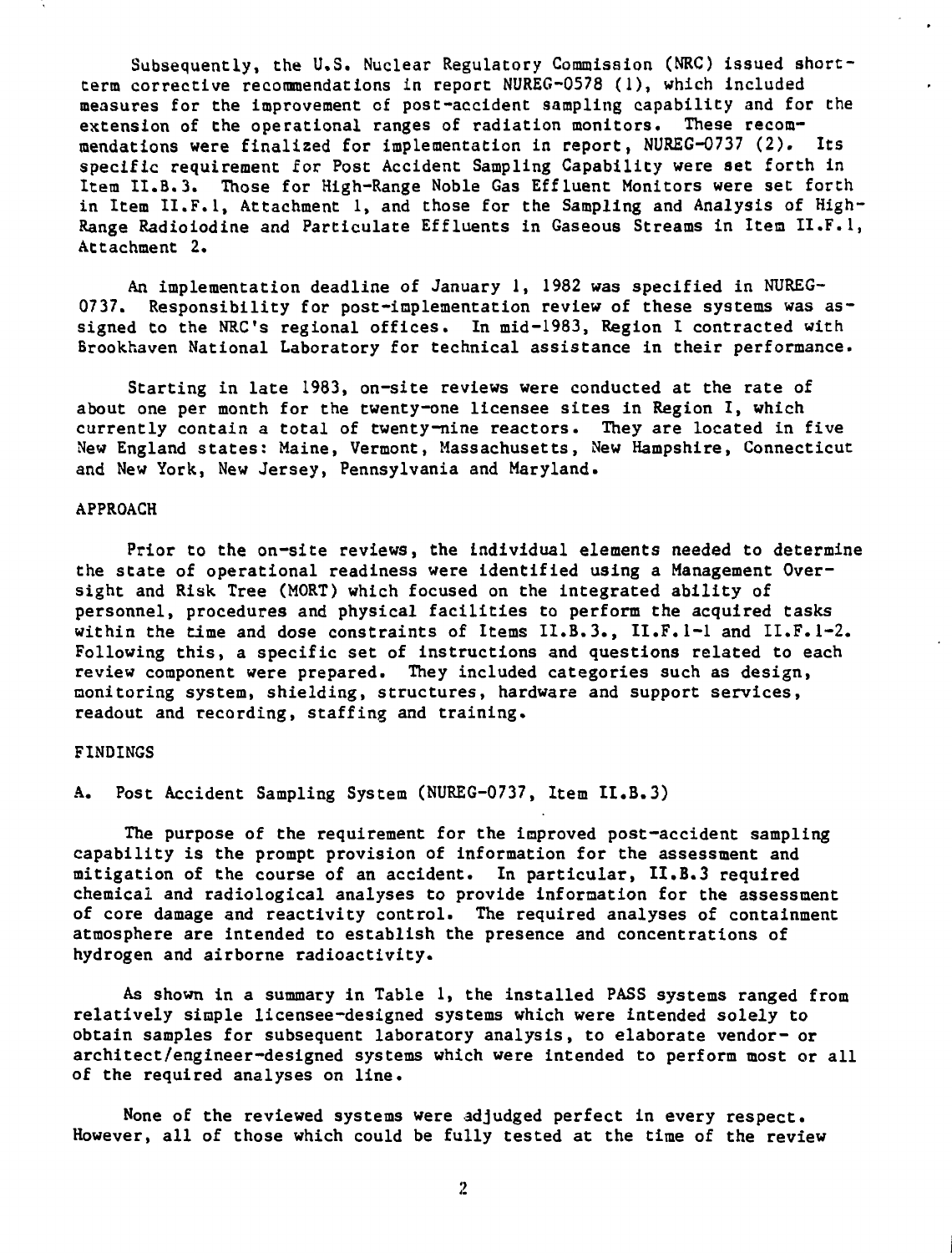**met the basic requirements of Item II.B.3 (three could not be tested). These included the ability to collect and to analyze samples within 3 hours or less** within the General Design Criteria of 5 rem whole-body dose and 75 rem **extremity dose to any individual involved.**

**The representativeness of the PASS coolant samples and the licensee's radiological analytical capability were tested by a comparison of their analysis with samples from the plant's normal sample sink. The accuracy of the chemical analytical capability was tested by the use of standards.**

**Even the relativaly simple PASS systems were quite complex. Thus detailed and lengthy procedures were required to guide the operators through the sequence of steps necessary to obtain the desired samples and intensive training was required to establish operator proficiency.**

**The principal deficiencies, as identified during the reviews, are summarized in Table 2. Most of the findings of inadequacy of surveillance were made on the basis of the lack of a suitable schedule or excessive time intervals required to get a system back on line after an identified fault. In many instances the licensee had not verified the stipulated purge times by calculations of the volume of the sample lines.**

**Midway in the reviews, the NRC's Office of Inspection and Enforcement indicated that the containment atmosphere sample was intended primarily for fission gas measurements, so that sample line losses should not be considered a significant factor unless the licensee intended to use measurements of airborne radioiodines in the assessment of core damage (3). Although their usefulness for core damage assessment may not be significant, in the authors<sup>1</sup> view, these data could provide important information on the release potential if the containment should leak or fail outright following an accident.**

**In most cases the shielding provided for PASS systems and sample transport appeared adequate, but several licensees had not conducted a formal study to establish that the GDC-19 criteria could be met during the sequence of sampling, transport and analysis.**

**The balance of the listed deficiencies and the measures necessary to address them should be self-explanatory.**

## **B. Noble Gas Effluent Monitors**

**A summary of the installed high-range noble gas monitors, according to their location (on-line or off-line), type of detector, and fabricator/vendor is shown in Table 3. As indicated, two licensees installed on-line monitors, using ion chambers which were located in or immediately adjacent to stacks or ducts, while eighteen installed off-line monitors. Of the latter, six installed "gas only" high-range monitors as additions to their pre-existing low-range monitors. Twelve licensees installed commercially available monitors with modules for monitoring and for sampling. A view of a typical one (the Kaman KDGM-HR) is shown in Figure 1.**

**Typically, three overlapping-range detectors are provided to achieve the required full range sensitivity. In order to achieve an upper limit of 10 uCi/cm , most of the vendor designed monitors have high-range detectors which**

 $\overline{\mathbf{3}}$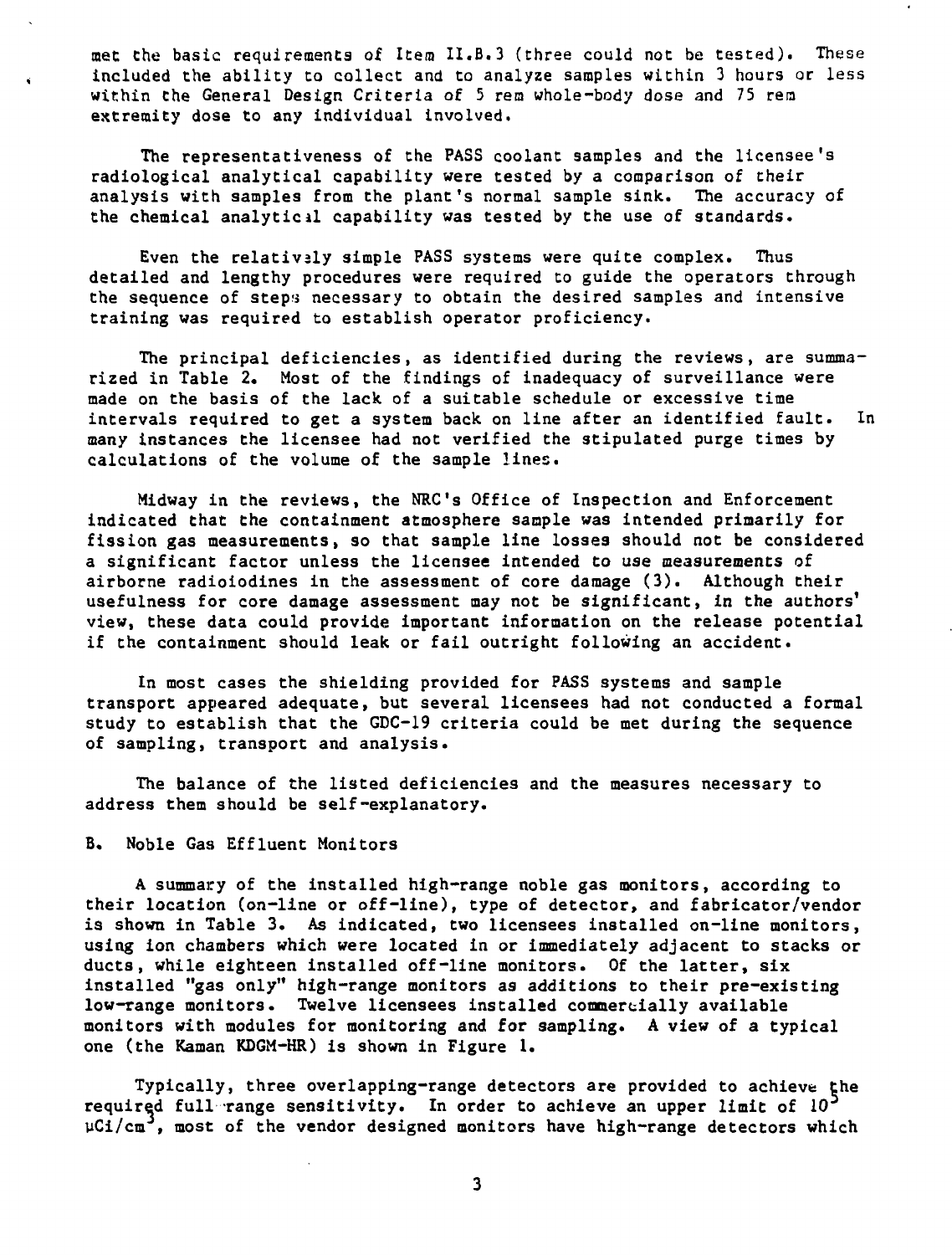view a limited vo' me of gas (as compared to that viewed by their mid- or low**range detectors).**

**Item II.F.1-1 was not specific on the calibration of noble gas monitors up to the required upper range. However, the NRC provided guidance which** recognized the problems of the availability of suitable noble gases, i.e. **<sup>133</sup>Xe in sufficient concentrations and of their utilization by licensees. The NRC Staff recommended that a one-time "type" calibration In the laboratory at three values separated by two decades over the intended range be performed and that the transfer procedure of ANSI N323-1978 be utilized in conjunction with solid sources at appropriate energies for on-site calibrations (4).**

As indicated in Table 4, most of the vendors appeared to have performed only a "one point" primary calibration, utilizing <sup>133</sup>Xe and/or <sup>83</sup>Kr. They **then performed transfer calibrations with solid sources with a range of activities and energies, to establish the energy response and linearity over the full range capability of a given detector.**

**A summary of the sampling arrangements which were provided to achieve compliance with Item II.F.1-2 is shown in Table 5. Most of the licensees who utilized "gas only" monitors to comply with Item II.F.1-1 installed independent sampling facilities which included additional shielded particulate and iodine sample positions which were connected to an existing low-range sample line. Eleven licensees installed integrated monitor/samplers which included microprocessor controlled sampling modules that provide for the automatic or remote collection of a sample at one of three individual sample positions, (as also depicted in Figure 1). These integrated monitor-samplers typically** provide for a much reduced flow of a few hundred cm<sup>3</sup>/min for high range **sampling, as compared to the 1-2 cfm flow that is typically provided for lowand mid-range sampling. The intent is to thereby limit the total amount of activity that would be collected at concentrations which approach the upper design criterion of 100 uCi/cm for the stipulated 30-minute sampling period.**

**At PWRs, the NUREG-0737 requirements also included the monitoring of secondary side steam effluents which might be released through safety and relief valve discharge lines. Externally mounted monitors viewing the main steam line upstream of these valves were acceptable. Of the fifteen PWR's (on eleven licensee sites) which were reviewed, all but two had installed the required steam line monitors. Six utilized ion chambers and seven utilized shielded GM detectors.**

#### **LESSONS LEARNED**

### **A. High-Range Noble Gas Monitors**

**Oversimplifications in the conversion of the direct indications of the installed gas monitor (typically in cpm or mR/hr) to effluent concentrations and/or rates of release were among the principal shortcomings encountered in the reviews.**

**Item II.F.1-1 states in part "Design range values may be expressed in Xe equivalent values for monitors employing gamma radiation detectors" (as most do). This concept has not been fully understood or employed by all vendors and licensees. In several instances, they were found to have directly**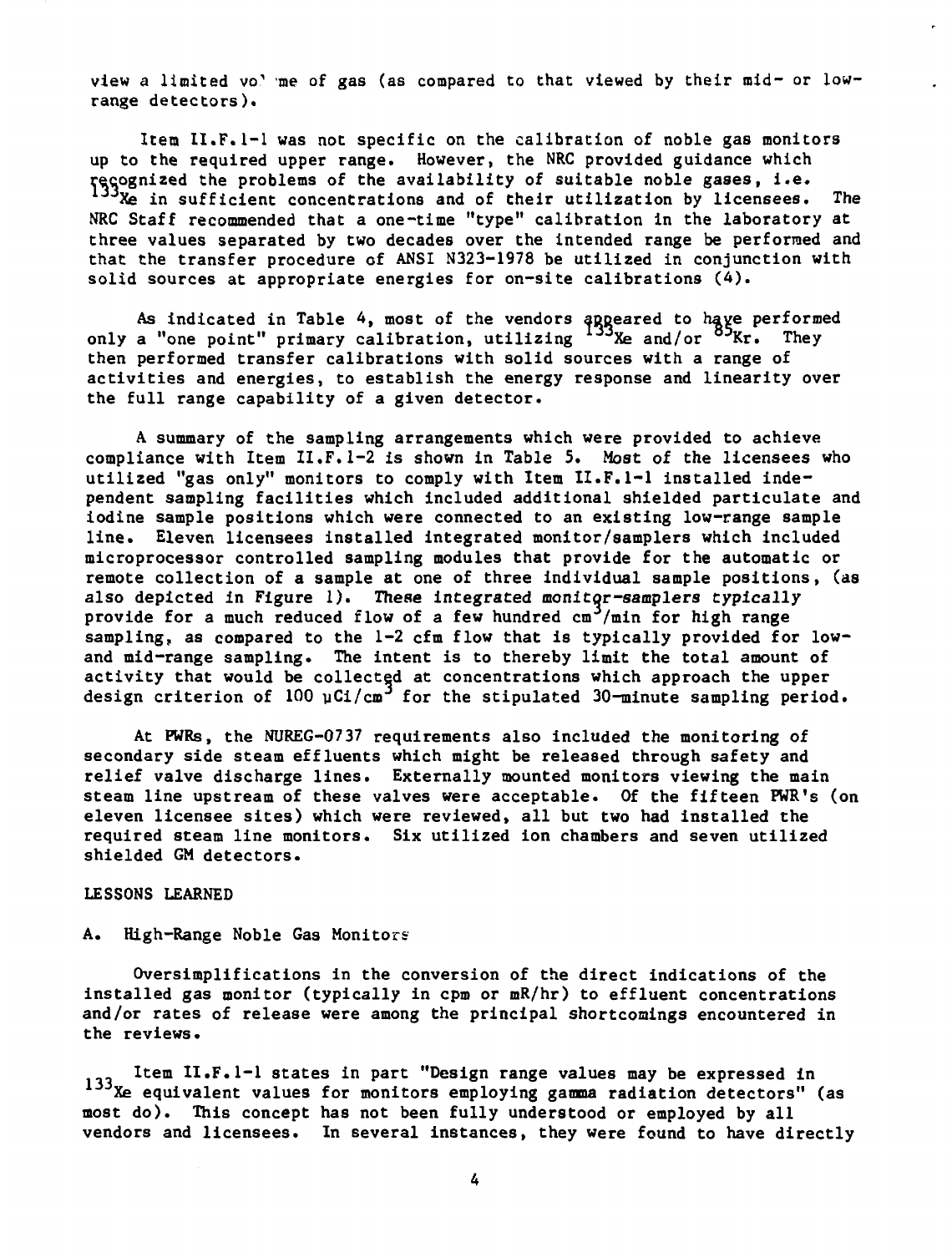**employed raw calibration data for JJXe or OJKr to establish detector response, without a recognition of their limitations. The former emits low energy photons which may be significantly absorbed in the housing or walls of a detector. In contrast, Kr is principally a beta emitter, with accompanying bremstrahlung gamma radiations and a 0.51 MeV photon with a yield of only 0.4X. Figure 2, illustrates the direct response with distance of Eberline's highrange detector to each nuclide. When corrected respectively for absorption and bremstrahlung, its true energy response is about midway between the two curves, so that using one point from either could lead to a factor of two error.**

**Uninterpreted calibration data have also been employed to calculate release rates (in Ci/sec) without regard to the variable energy response characteristic of detectors. This aay be close to linear with energy, as shown in Figure 3, for the Kaman KDGM-HR or may be quite non-linear, as shown in Figure 4 for the General Atomics WRGM.**

**A slight fall-off from linearity of a GM tube detector at the high count** rates corresponding to a concentration of  $10^5$   $\mu$ Ci/cm<sup>3</sup> was exident. The Kaman high-range detector was modified after a field test with <sup>133</sup>Xe had indicated **that an earlier configuration could not meet the requirement (5). A similar fall-off in a field calibration of Eberlines high-range detector (SA-9) was reported by a consultant to a Region I licensee (6). This fall-off appears to be amenable to correction, once it is recognized.**

**The micro-processor of the Eberline SPING-4 monitor is not radiation hardened. Thus it cannot be assured that it would operate reliably in high post-accident: radiation fields. However, Eberline recommends that it be supplemented by other detectors, for which the sensitive components are remotely located (7).**

**The reviews revealed that several of the licensees with installed microprocessor controlled monitors had experienced failure of their flow sensors which disabled their automatic features.. These sensors appear to be sensitive to entrained dust particles and thus need frequent preventative maintenance.**

**Except for those with installed integrated units which function automatically, few licensees had incorporated provisions or procedures for the isolation and/or purging of their low-level gas monitors, should their range be exceeded. Thus their recovery and availability would be doubtful as effluentconcentrations declined to within the low-range region following an accident.**

**While the steam-line monitors at PWRs were relatively simple and straightforward devices, their detectors were of necessity installed in hostile environments where they were subject to heat and humidity. They therefore** require frequent maintenance (especially the GM detector devices). Must of the **licensees had accepted the vendor's calibrations and very few had analyzed the effect of the wall thickness of the steam line pipe to account for detector response to low-energy radiation.**

**B. Sampling and Analysis of Plant Effluents**

**The principal deficiency encountered in the review of arrangements for the sampling of radioiodines and particulates was the inability of licensees to document that their sampling systems could collect representative samples.**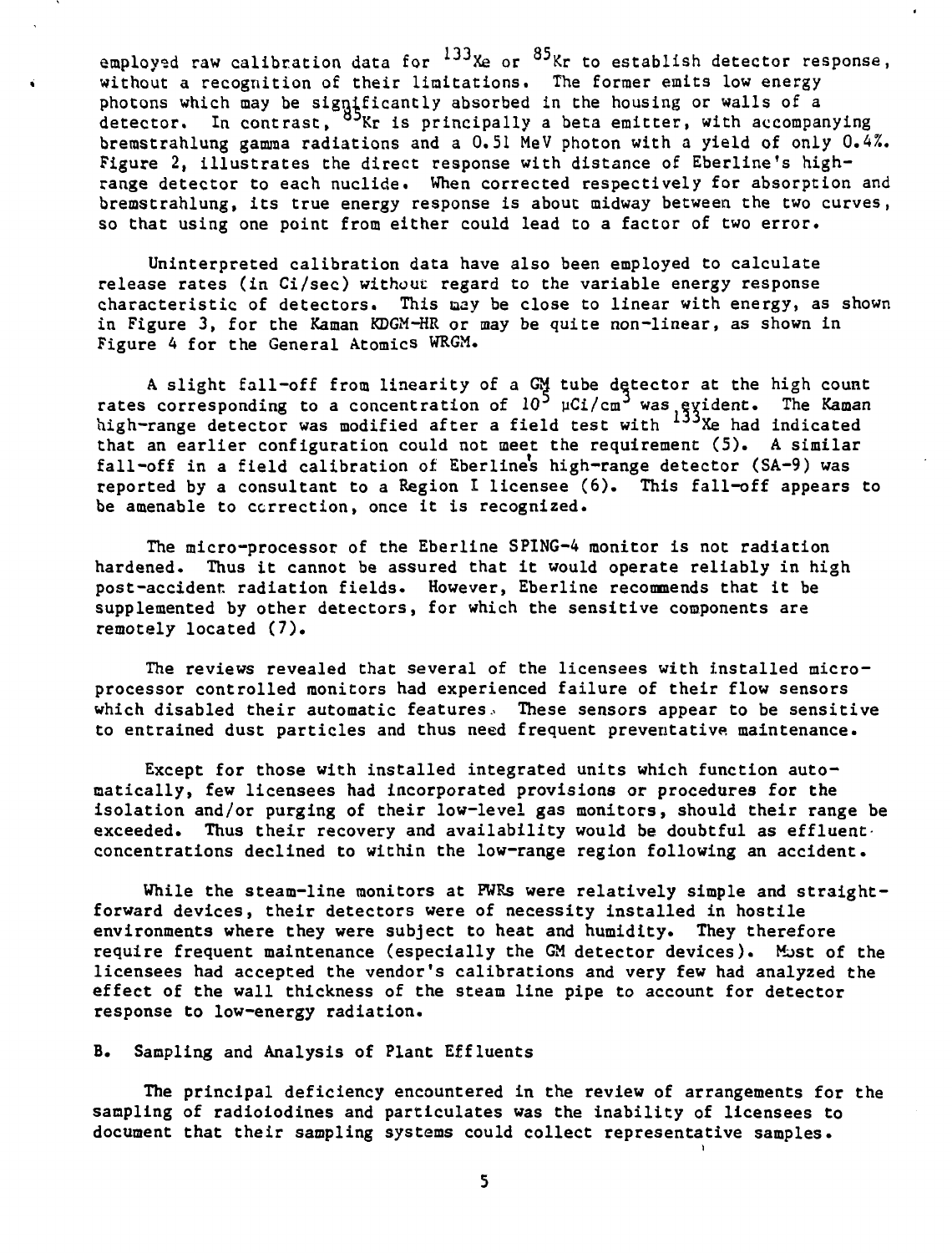**This is particularly so for chose with long sampling lines, in which considerable deposition losses of elemental radioiodines could occur even when installed in accordance with the design guidance of ANSI N13.1-1969. This was recognized by the NRC with the recommendation that licensee's make an empirical determination of sampling line losses (4).**

**The transmission of elemental iodines through long sampling lines has been measured in the laboratory by Unrein et al (8). Their studies suggest that transmission and collection by the sampler depends upon the relative rates of deposition and resuspension from sampling line walls. Transmission factors greater than 50% were found for 1" 0D sampling lines at flow rates of 2-3 cfm, for injection periods of several hours. However, these studies did not indicate how long it took to reach equilibrium after an initial injection. Only a small fraction (<1X) of the injected elemental iodine was transmitted through the 1/4" 0D sampling line with a 0.06 cfm flow rate as originally utilized in the General Atomics WRGM.**

**The NRC's proposed guidance suggests that the closest approximation to** representativeness may be achieved at equilibrium, when deposition and re**entrainment or re-suspension are equal. This could be expected to occur most rapidly in a continuously operated system, rather than one in which flow is initiated only upon the occurrence of high-range concentrations. The Kaman and the Eberline AXM-1 monitors incorporate this feature. Upon an indication of abnormal gas concentrations, they isokinetically obtain a small local side**stream flow of a few hundred cm<sup>3</sup>/min from the low-range monitoring/sampling **line, in which the normal flow of 1-2 cfm is maintained. Recently installed WRGM's have included isokinetic flow-splitters installed in the high-flow sampling line close to the low-flow accident range sampling module.**

**All licensees were apparently aware of the need for the heat tracing of sampling lines when exposed to "outdoor" conditions. However, some have not recognized a similar need for the heat tracing of long indoor horizontal sampling lines in which condensation could occur, especially under the high moisture loads or loss of building climate control under some accident sequences.**

**Although II.F.1-2 calls for capability for continuous sampling, the procedures of five licensees called only for the analysis of a grab sample to be collected post-accident over a short period of time (to limit the amount collected to the capability of their laboratory GeLi analysis systems), with no indication of how they would evaluate the preceding sample to establish the total amount released from the onset of accident conditions.**

**In several instances, which included the three SPING-4s, the three RAGEMS and one licensee devised installation, the filter assembly for the collection of particulates and iodines was either unshielded or inadequately shielded. None had conducted an analysis to assure samples could be collected, retained and transported within the GDC-19 dose limits. It should be noted that the SPING-4 was designed with a nominal sampling rate of 1-2 cfm, so as to achieve sensitivity for routine monitoring. By two successive 1/200 dilutions, the RAGEMS should collect only relatively low activity samples.**

**Only a few licensees had developed adequate procedures for the analysis of high activity samples which might considerably exceed the upper limit which**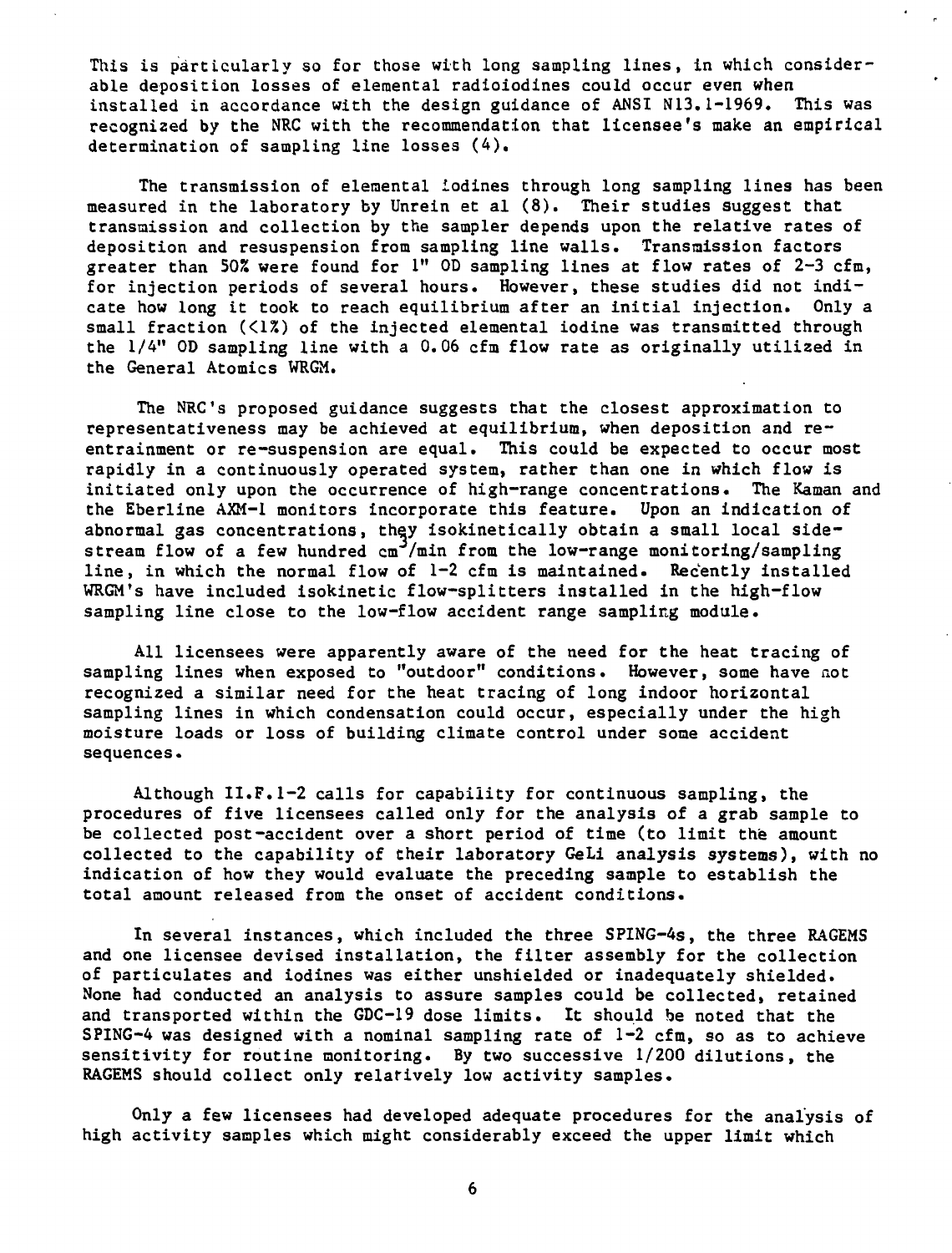**could be analyzed by their GeLi counting and analysis systems. Several had established procedures for counting samples in a geometry distant from the detector, but would still be unable to cope with samples approaching the 85-170 Ci of radioiodines which would be collected at a concentration of 100 pCi/cm at normal flow rates of 1-2 cfm for the stipulated 30-minute sampling period.**

# **COMMENTS AND RECOMMENDATIONS**

**Most of the PASS systems which were encountered required frequent and considerable attention to keep them fully operational. All required frequent retraining to maintain operator proficiency. The example of the one in-line system which is also used for routine sampling suggested that the readiness of the other systems could be enhanced if they are periodically used for routine sampling.**

**If the NUREG-0737 requirements were solely for noble gases, ion chambers would be the most straightforward detectors, in view of their simplicity, wide range capability, and linear energy response characteristics. Unfortunately, they are relatively insensitive and require a large volume of contained gas which is difficult to shield from extraneous radiations.**

**The integrated monitoring/sampling devices that incorporate microprocessor data handling and control accomplish the full range requirements of Item II.F-1.1 by routing the flow to more then one detector, each of which is designed to be sensitive to portions of the full range requirement. This facilitates the isolation of low-range detectors during periods of high concentrations and the routing of flow successively to selected filters to limit the collected activity. The capability to store and to provide a history of release rates over time makes them attractive for routine and accident monitoring.**

**Much of the confusion over the use cf the "<sup>133</sup> Xe equivalent" concept in the calibration of high-range noble gas monitors could be eliminated by the adoption of the "Ci-Mev" concept as has been described by Mourad (8). A simplified version of the same concept was described by Lahti et al at the 1986 Annual Meeting of the Health Physics Society (9).**

**To minimize ambient post-accident radiation fields in their vicinity, most post-accident monitors and/or samplers were located at considerable distances from the points of effluent release, thus necessitating long sampling lines (typically 1" OD x 100-250'). This creates a dilemma between the desirability of maintaining a high flow rate in the sample line to minimize deposition losses and the desirability of minimizing the amount of collected radioactivity on the sampler. Several vendor designed monitors provide a second stage of isokinetic sampling, with a probe situated within the high-flow line close to** the sampling head and with a much smaller flow (a few hundred cm<sup>3</sup>/min) through **the "high-concentration" sampler. This seems desirable on the grounds of both convenience in handling and analysis and of ALARA considerations.**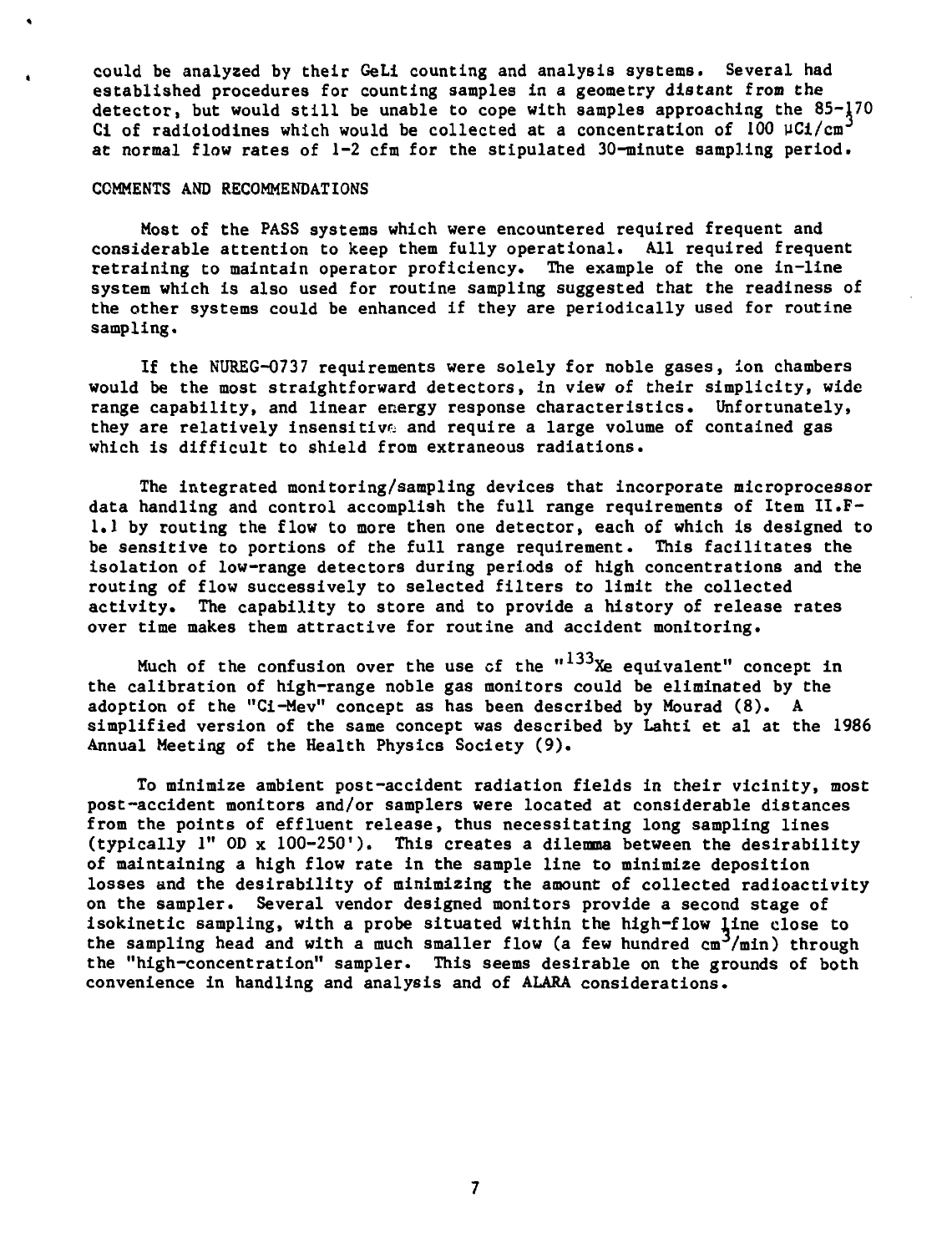### **REFERENCES**

- **1. US NRC, "TMI-2 Lessons Learned Task Force Status Report and Short-Term Recommendations", NUREG-0578 (July 1979).**
- **2. US NRC, "Clarification of TMI Action Plan Requirements", NUREG-0737 (November 1980).**
- **3. L.J. Cunningham, "Counterpart Meeting on Post Accident Sampling (PASS) and Radiological Effluent Technical Specifications - April 24-26, 1984" Internal NRC Memo, May 16, 1984.**
- **4. D.G. Eisenhut, "Proposed Guidance for Calibration and Surveillance Requirements for Equipment Provided to Meet Item II.F.I Attachments 1, 2 and 3, NUREG-0737", Memorandum to Regional Administrators (August 16, 1982).**
- **5. D. McClure, "Accident Range Monitor Response" HPS Newsletter, 18:6 pg. 7 (1985).**
- **6. J.W. Holloway, "Calibration of Eberline SPING-4 High Range Noble Gas Monitors at Susquehanna Steam Electric Station", RCT-8307 (Feb., 1983).**
- **7. M. Haapola, Personal Communication, July 8, 1985.**
- **8. P.J. Unrein et al, "Transmission of Radioiodines Through Sampling Lines", Proceedings of the 18th DOE Nuclear Airborne Waste Management and Air Cleaning Conference, CONF-840806, Vol. 1, p. 98-114 (1985).**
- **9. R. Mourad "The Use of Ci-Mev in Evaluating the Effective Dose Equivalent from Noble-Gas Releases to the Atmosphere" Presented at the 5th Annual Meeting of the Canadian Radiation Protection Association (CRPA), April 30- May 3, 1984. Author's address: Atomic Energy of Canada, Sheridan Park Research Community, Missisauga, Ontario L5K 1B2.**
- **10. G.P. Lahti et al., "Effluent Monitor Corrections for Use in Emergency Planning", Presented at 31st Annual Meeting of the Health Physics Society, Pittsburgh, PA, June 1986. Author's address: Sargent & Lundy, 55 East Munroe, Chicago, IL 60603.**

## **ACKNOWLEDGMENTS**

**This research was carried out under the auspices of the U.S. Nuclear Regulatory Commission, Contract No. DE-AC02-76-CH00016. The mention of specific commercial devices does not constitute an endorsement.**

**Participation in these reviews by John Baum, Alan Kuehner, Edward Lessard, Robert Miltenberger, Stephen Musolino, Norman Rohrig, and Christopher Weilandics of the staff of the Safety and Environmental Protection Division of Brookhaven National Laboratory and of Marie Miller and Ronald Nimitz of the staff of the Emergency Preparedness and Radiological Protection Branch of the U.S. NRC, Region I is acknowledged.**

**Appreciation is also appropriate for the typist Marie Cooney.**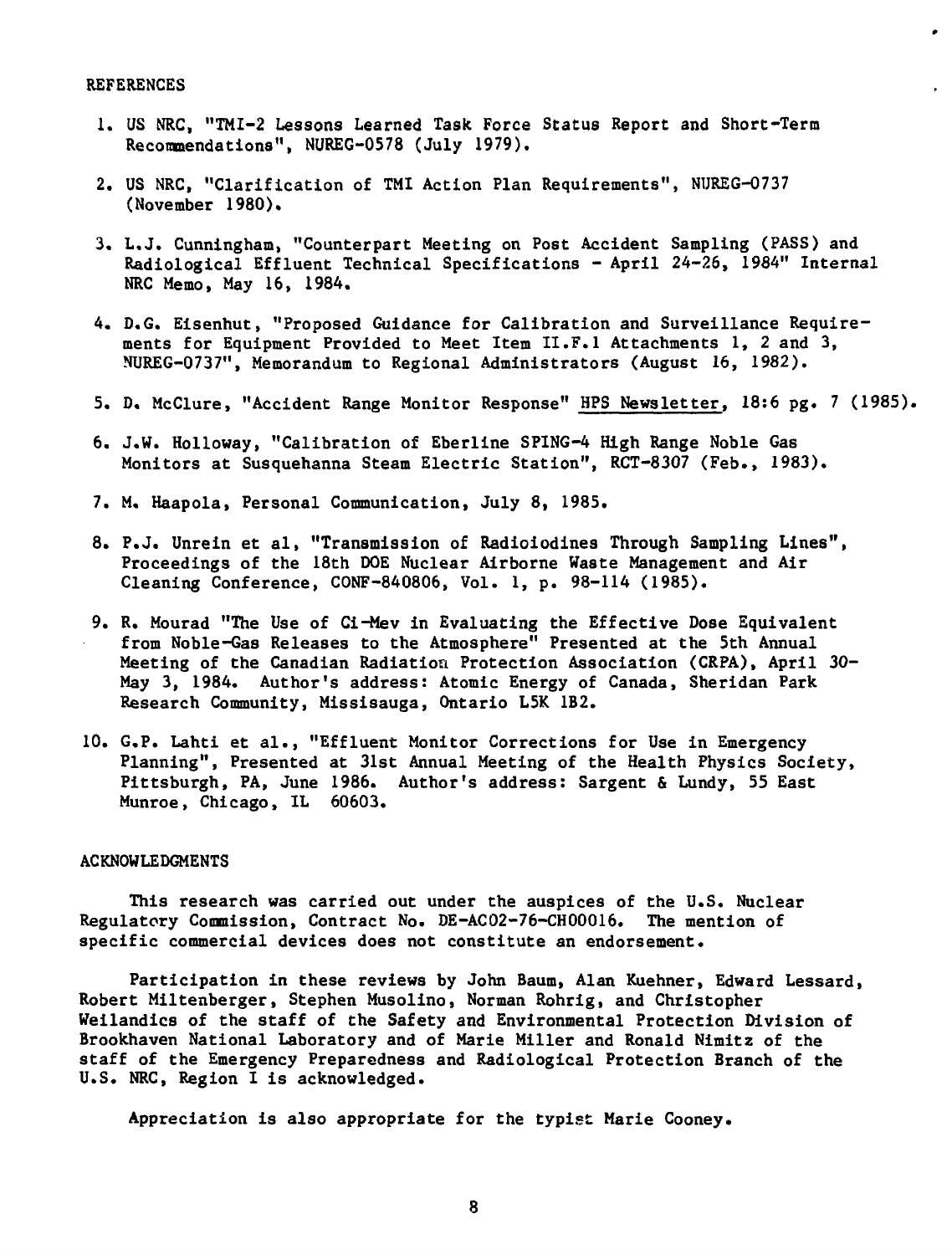# Table 1 Summary of Installed Post-Accident Sampling Systems

 $\overset{\bullet}{\phantom{}_{}}$ 

Sample Collection (no on-line analysis capability)

| Design   |   | No. Sites (Reactors) |  |  |
|----------|---|----------------------|--|--|
| Licensee | 4 | (4)                  |  |  |
| G.E.     | q | (12)                 |  |  |

Sample collection (limited on-line analysis capability)

| Design           |  | No. Sites (Reactors) | Remarks                                      |
|------------------|--|----------------------|----------------------------------------------|
| General Dynamics |  | (4)                  | In-line-pH, Cond.                            |
| Quadrex          |  | (2)                  | $In$ -line-pH, B, Cl                         |
| Sentry           |  | (2)                  | In-line-pH, Cond, Dis $02$ , Dis H           |
|                  |  | (1)                  | In-line-pH, Cond, $D02$ , $\bar{D}$ is H, Cl |
| Stone & Webster  |  | (1)                  | In-line-isotopic analysis pH, B, C1          |

÷,

# Full in-line analysis capability (including isotopic)

| Design          |  | No. Sites (Reactors) |
|-----------------|--|----------------------|
| Sentry          |  | (1)                  |
| Combustion Eng. |  | (2)                  |

 $\hat{\mathbf{v}}$ 

 $\ddot{\phantom{0}}$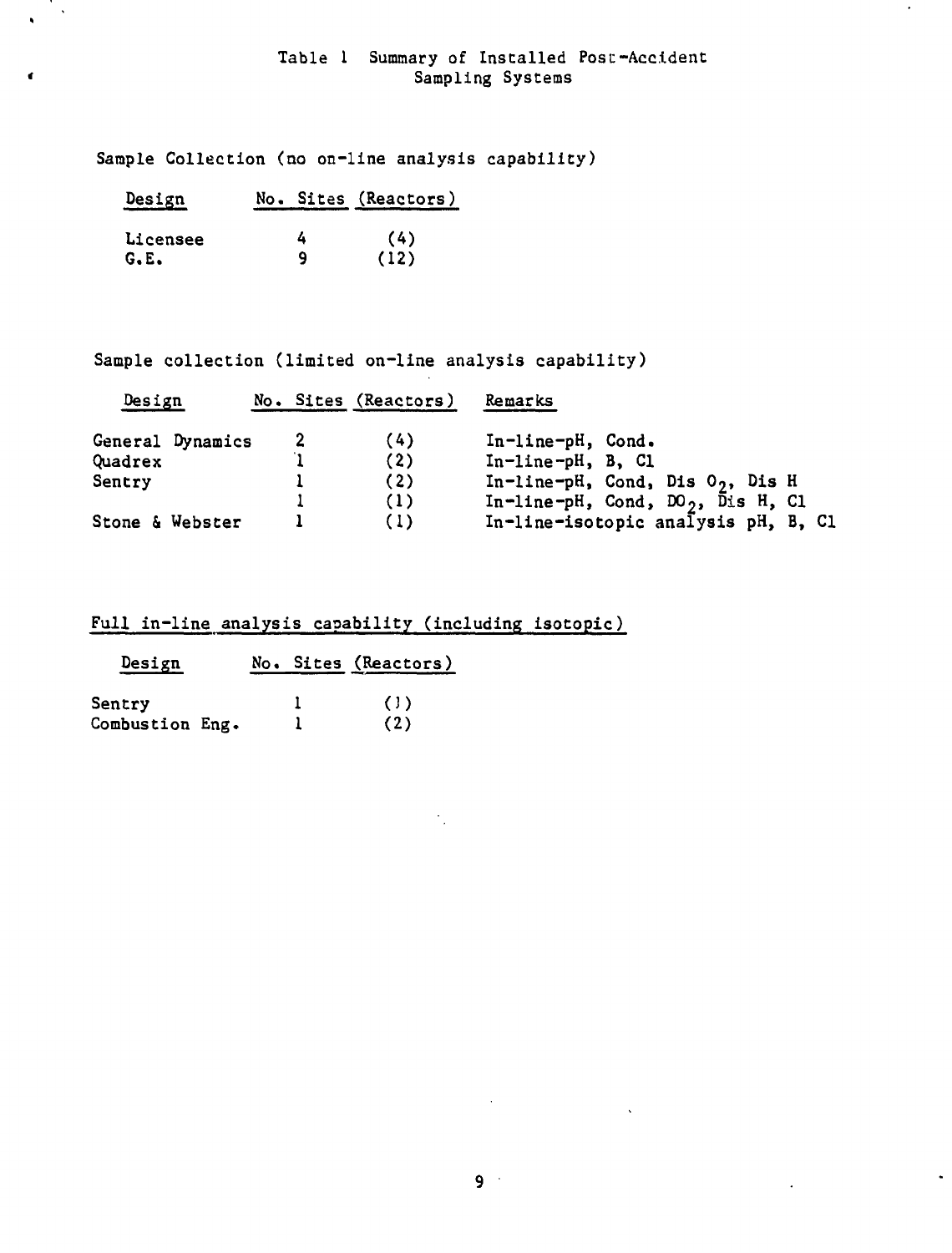**Table 2 Principal Deficiencies Identified in Review of Post-Accident Sampling Systems**

## **Frequency Deficiency**

 $\overline{\mathcal{L}}$ 

- **13 Inadequate surveillance and maintenance program**
- **II Inadequate purge times**
- **11 Non-representativeness of radioiodines in containment air sample**
- **11 Inadequate time and motion studies to document that shielding in sample room and/or of sample during transport sufficient to enable operation within GDC-19 criteria**
- **8 Improper pressure and/or temperature corrections**
- **8 Procedures inadequate or in need of revision to conform to actual operation of PASS**
- **5 Dilution beyond the range capability of the analytical procedure**
- **6 Moisture carry over into gas chamber during gas stripping**
- **4 Inadequate assurance of sample flow (no flow meter installed)**
- **4 Insufficient or no backup for one or more in-line analyses**
- **4 Inadequate test of all features of system by licensee prior to on-site review**
- **4 Volume delivered by ball valve (for dilution) not established by actual measurement**
- **3 Inadequate training or insufficient number of trained personnel to assure ability to operate system during post-accident conditions**
- **3 Inadequate assurance that sample could be obtained when reactor depressurized (no pump in PASS)**
- **3 Needle bent during attempt to perforate septum of sample collection vial**
- **3 Improper interpretation of flow produced by critical orifice** (or of pressure required to maintain design flow)
- Unsuitable cask/shield vial for sample transport 3
- 3 Chemical analysis procedure not adequately tested for possible interferences

**(or of pressure required to maintain design flow)**

 $\overline{2}$ Sample not returned to containment **2 Sample not returned to containment**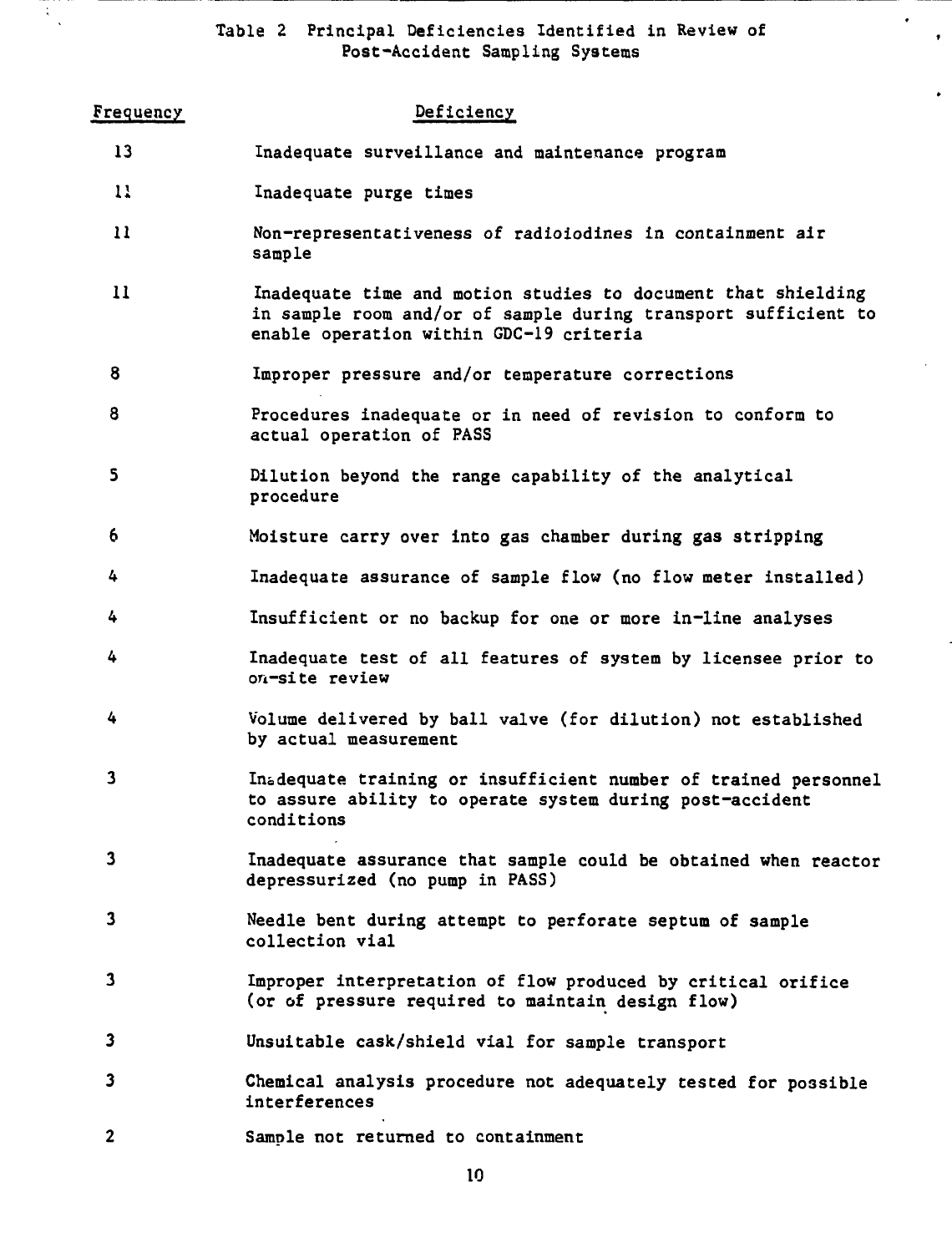Æ

 $\bullet$ 

| No. Range<br><b>Sites</b><br>(Reactors) |                  | Detector                           | Vendor                             | Model                                                   | Operating<br>Mode | Data<br>Processor | Background<br>Subtraction |
|-----------------------------------------|------------------|------------------------------------|------------------------------------|---------------------------------------------------------|-------------------|-------------------|---------------------------|
| On-Line                                 |                  |                                    |                                    |                                                         |                   |                   |                           |
| 2(2)                                    |                  | Mid/High Ion Chamber (1) GA        | (1) Victoreen                      | $RD-2A$<br>847                                          | Continuous        | No.               | No                        |
| Off-Line                                |                  |                                    |                                    |                                                         |                   |                   |                           |
|                                         | Gas Only         |                                    |                                    |                                                         |                   |                   |                           |
| 1(2)                                    | Mid/High Plastic |                                    | <b>NMC</b>                         | $GA-270$                                                | High Alarm        | No                | No                        |
| 1(1)                                    | Mid<br>High      | <b>GM</b><br>Ion Chamber Victoreen | Victoreen                          | 847                                                     | Continuous        | No                | No                        |
| 3(3)                                    |                  | Mid/High Ion Chamber Victoreen     |                                    | 847                                                     | Continuous        | No                | <b>No</b>                 |
| 1(1)                                    |                  |                                    | Mid/High Ion Chamber Reuter-Stokes | $C4 - 2510 - 101$                                       | High alarm        | No                | No                        |
|                                         |                  |                                    |                                    | Integrated Gas Monitors and Particulate-Iodine Samplers |                   |                   |                           |
| 6(8)                                    | Mid<br>High      | $Cd-Te$<br>$Cd-Te$                 | GA                                 | <b>WRCM</b>                                             | High Alarm        | Yes               | No                        |
| 3(4)                                    | Mid<br>High      | <b>GM</b><br><b>GM</b>             | Eberline                           | $SPING-4$                                               | Continuous        | Yes               | Yes                       |
| 2(4)                                    | Mid<br>High      | <b>GM</b><br><b>GM</b>             | Kaman                              | KGM-HRH                                                 | High Alarm        | Yes               | <b>No</b>                 |
| 1(2)                                    | Mid/High Ge-Li   |                                    | SAI                                | <b>RAGEMS</b>                                           | Continuous        | Yes               | <b>NA</b>                 |
| 1(2)                                    | Mid<br>High      | <b>GM</b><br><b>GM</b>             | Eberline                           | $A$ XM $-1$                                             | High Alarm        | Yes               | <b>Yes</b>                |

Ť.  $\sim$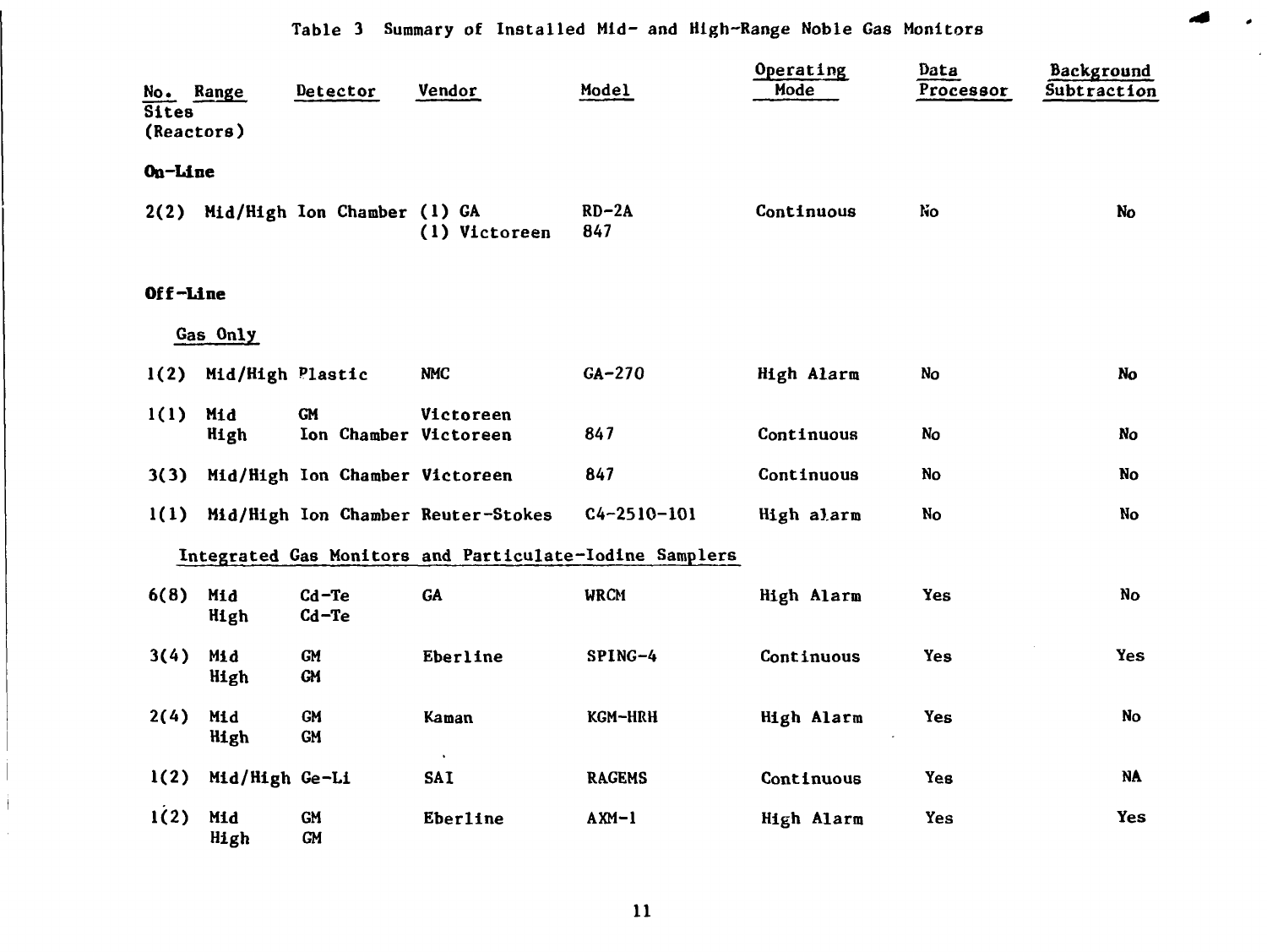# **Table 4 Concentrations for Vendor Calibrations of II F.1-1 High Range Monitors**

 $\bullet$  $\bullet$ 

 $\hat{\mathbf{r}}$ 

|                                    | $133_{Xe}$                         | 85 <sub>Kr</sub>              |
|------------------------------------|------------------------------------|-------------------------------|
|                                    | Concentrations<br>$\mu$ Ci/cm      | Concentrations<br>$\mu$ Ci/cm |
| Eberline                           |                                    |                               |
| Mid-Range SPING<br>$NGD-1$ (SA-13) | $0.13*$                            | 1.47                          |
| High-Range SPING<br>$AXM-1(SA-14)$ | 0.26                               | 1.47                          |
| $SA-15$ , $SA-9$                   | $2.06*$                            | 9.98                          |
| General Atomics                    |                                    |                               |
| Mid/High Range-WRCM                | $\sim 1.0$ **                      | $9.6***$                      |
| Kaman                              |                                    |                               |
| High-Range-HRH                     | $\sim 1 \times 10^{2 \star \star}$ |                               |

 $\star$ **Peak concentration of successive calibrations**

 $\sim 10^{-10}$ 

 $\mathcal{F}_{\mathcal{A}}$ 

 $\star\star$ **Based on calibration data supplied by vendor and as inferred from NBS Reference Date.**

 $\sim 10$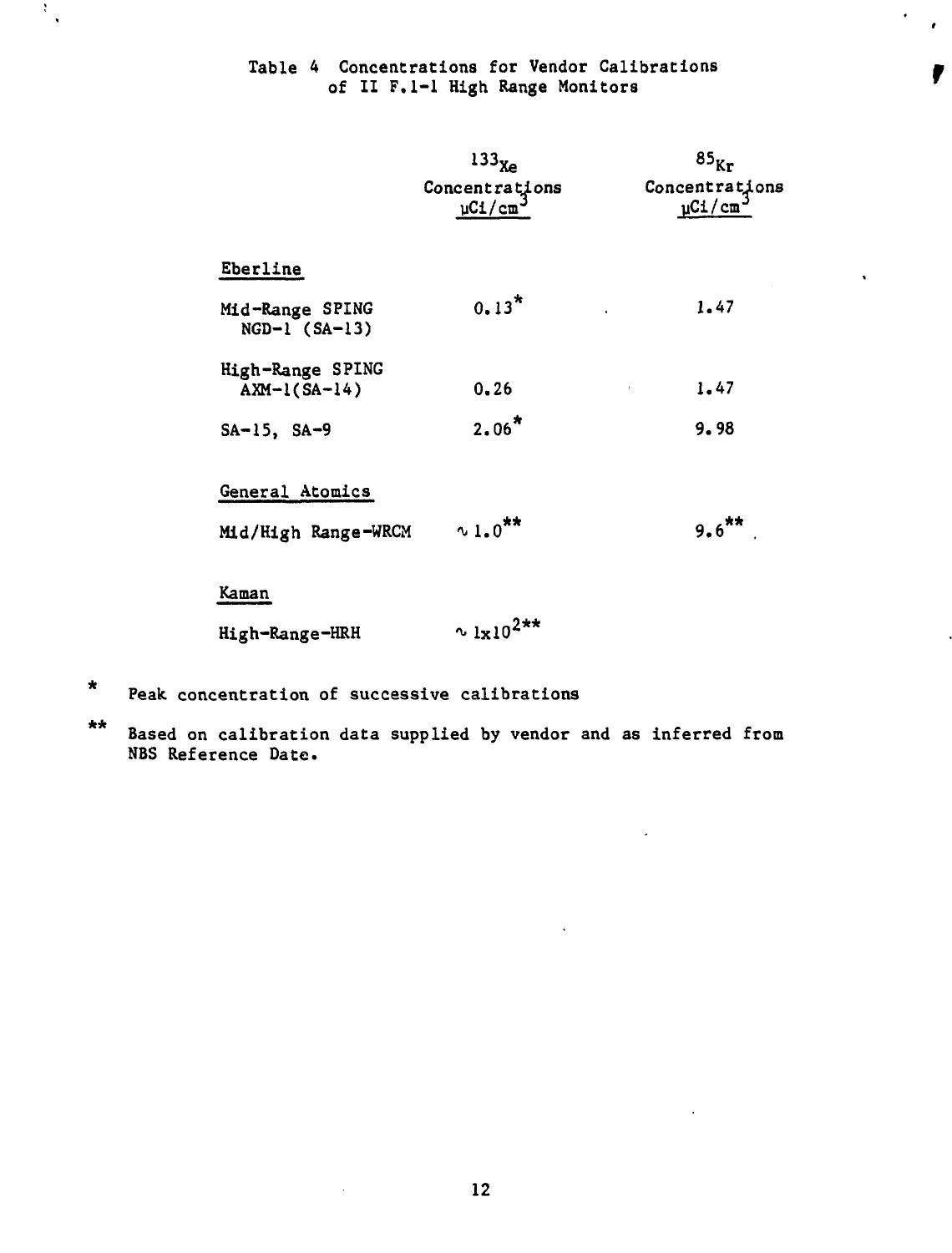# **Table 5 Sampling and Analysis of Plant Effluents, II.F.1-2**

 $\sim$ 

◢

 $\bullet$ 

**Independent Utility Design**

|                            |                          |            | Sample          |              |           |                         |                               |
|----------------------------|--------------------------|------------|-----------------|--------------|-----------|-------------------------|-------------------------------|
| <u>No.</u>                 | Range                    | Vendor     | Model Positions |              | Shielded  | <b>Filter Selection</b> | Remarks                       |
| <b>Sites</b><br>(Reactors) |                          |            |                 |              |           |                         |                               |
| 5(5)                       | $\overline{\phantom{a}}$ |            | -               | $\mathbf{1}$ | Yes       |                         | (In each<br>instance)         |
|                            | Vendor Design            |            |                 |              |           |                         |                               |
| 1(1)                       | $\overline{\phantom{a}}$ | NRC Ind.   | $MAP-5$         | 3            | Yes       | Local/remote control    | Timed sample                  |
| $1(2) -$                   |                          | Kaman      | <b>HRH</b>      | 1            | Yes       |                         |                               |
|                            | Integrated Units         |            |                 |              |           |                         |                               |
| 5(7)                       | Mid/High                 | <b>GA</b>  | <b>WRGM</b>     | 3            | Yes       | Local/remote control    | Timed sample                  |
| 3(4)                       | Mid/High                 | Eberline   | SPING-4         | $\mathbf{1}$ | <b>No</b> | Fixed                   |                               |
| 2(4)                       | Mid/High                 | Kaman      | KGM-HRH         | 3            | Yes       | Automatic (GM Monitor)  | Automatically<br>timed sample |
| 3 $(4)^*$ All              |                          | <b>SAI</b> | <b>RAGEMS</b>   | $1*$         | Yes       | Automatic               | Note $l^*$                    |
| 1(2)                       | Mid/High                 | Eberline   | $AXM-1$         | ı            | Yes       | Fixed (GM Monitor)      |                               |

 $\star$ **One licensee had installed this system, but did not utilize its Ge-Li detection feature.**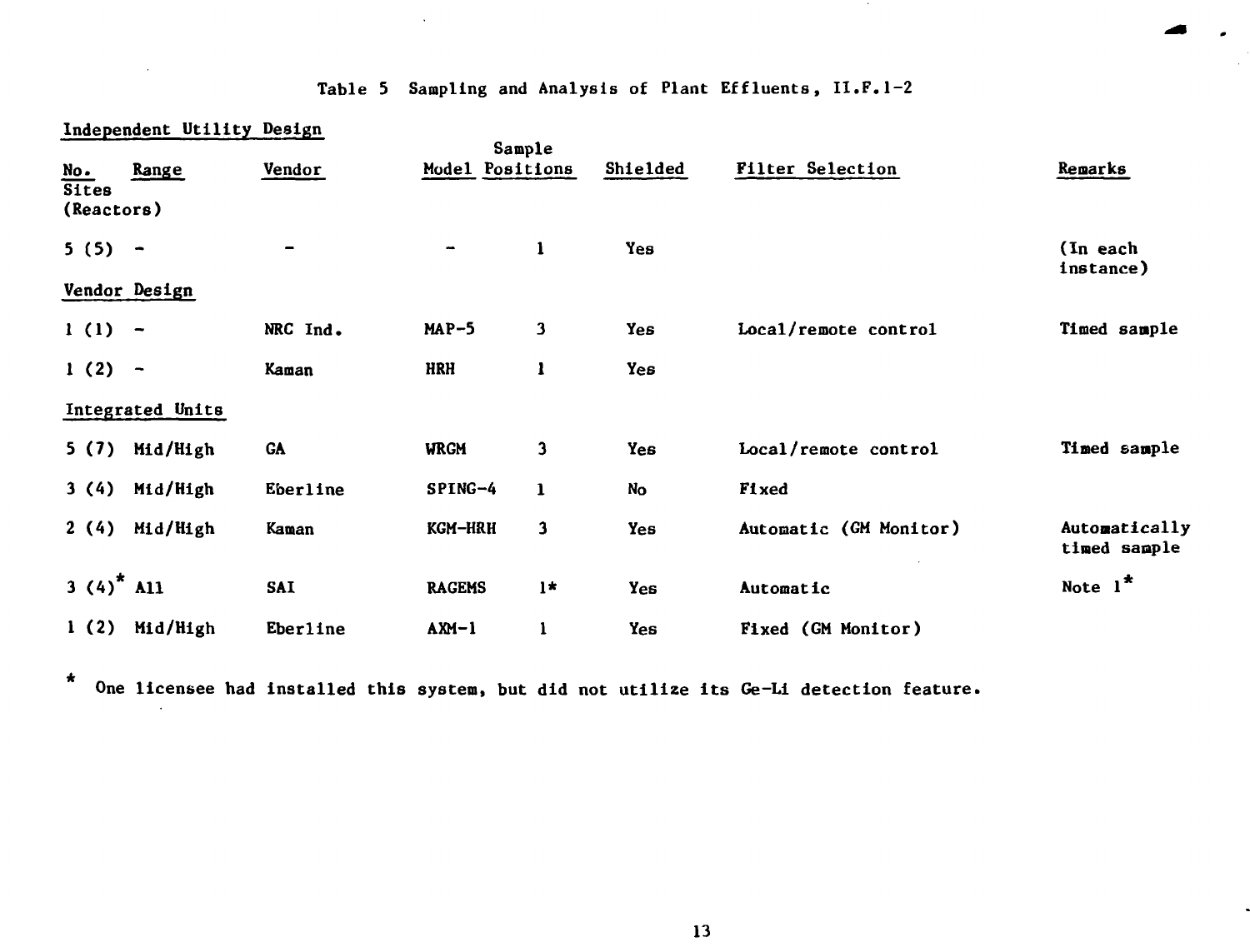

HIGH RANGE





**Figure 2. Response of Eberline SA-9 high-range detector to <sup>85</sup>Kr and <sup>133</sup> Xe**